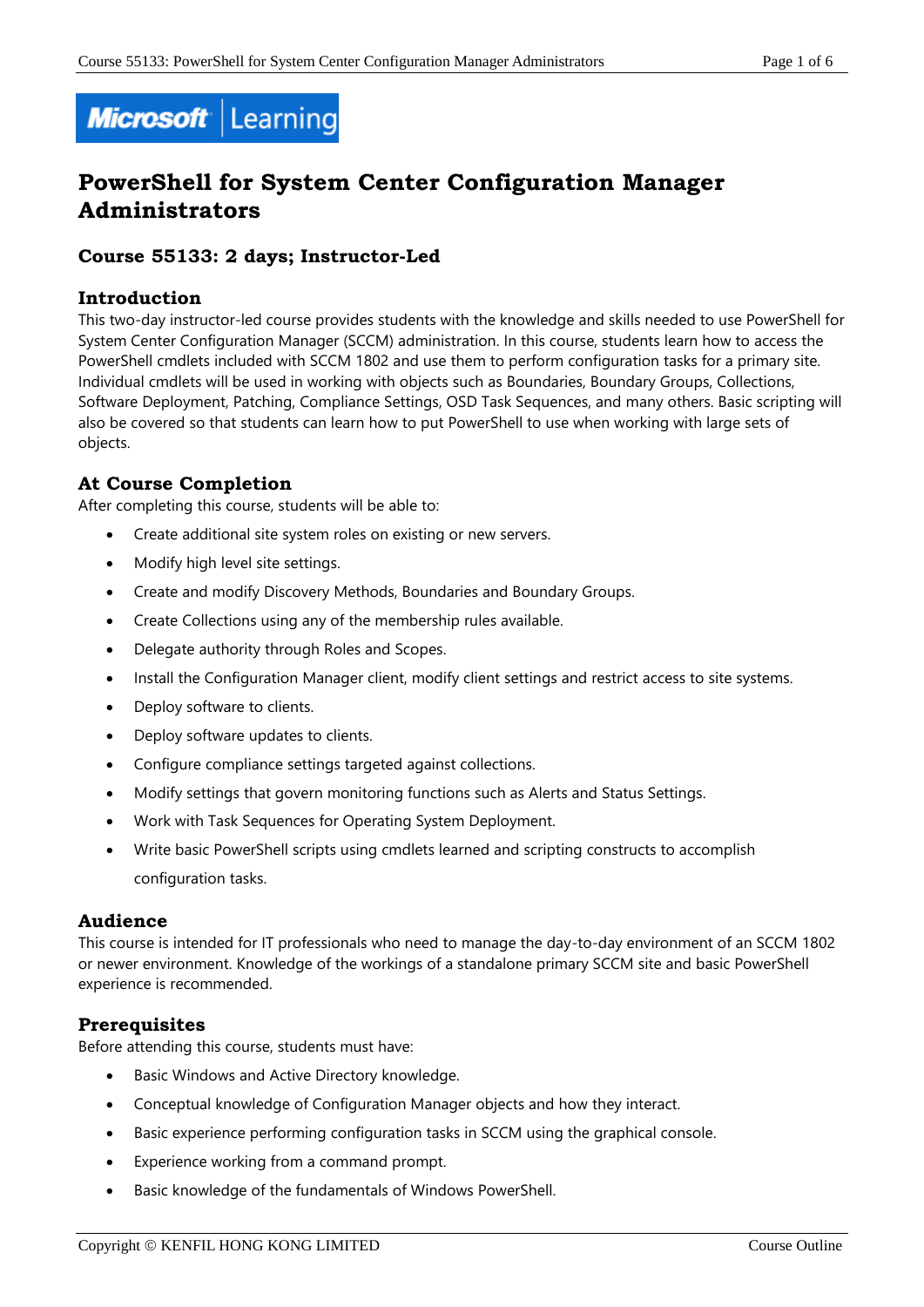# **Course Outline**

# **Module 1: Review of System Center Configuration Manager Concepts**

This module explains the main capabilities of a System Center Configuration Manager hierarchy. In a brief review students will learn how the various objects work together to provide the functionality delivered with SCCM 1802.

## **Lessons**

- Architecture of an System Center Configuration Manager 1802 Installation
- Managing Assets
- Content Delivery and Management
- Security, Monitoring, and Remote Management

# **Lab : Reviewing a Primary Site Installation**

- Install SQL Server 2017
- Install Configuration Manager 1802
- Review the Administration Workspace
- Review the Assets and Compliance Workspace
- Looking at the Software Library
- Review the Monitoring Workspace

After completing this module, students will be able to:

- Describe the key components of a System Center Configuration Manager installation.
- Explain the inventory and software usage monitoring functionality.
- Describe how the software distribution, software update, and operating system deployment features of SCCM deliver content to devices and users.
- Show how security roles and scopes allow for distributed administration.
- Obtain detailed information about system or component status, results from deployments and overall SCCM monitoring.
- Explain the remote management functionality.

# **Module 2: Managing Resources**

This module explains how to use PowerShell cmdlets to work with resources. Topics include configuring discovery methods, creating and modifying Boundaries and Boundary Groups, and working with Collections. Ondemand and scheduled collection membership evaluation settings will also be discussed.

#### **Lessons**

- Implementing Discovery
- Organizing Resources with Collections
- Working with Boundaries

# **Lab : Configuring Discovery, Collections and Boundaries**

- Configuring Discovery
- Creating Collections
- Working with Boundaries and Boundary Groups

After completing this module, students will be able to:

- Obtain details on the discovery methods configured in your site and make modifications to those methods.
- Invoke an on-demand discovery cycle.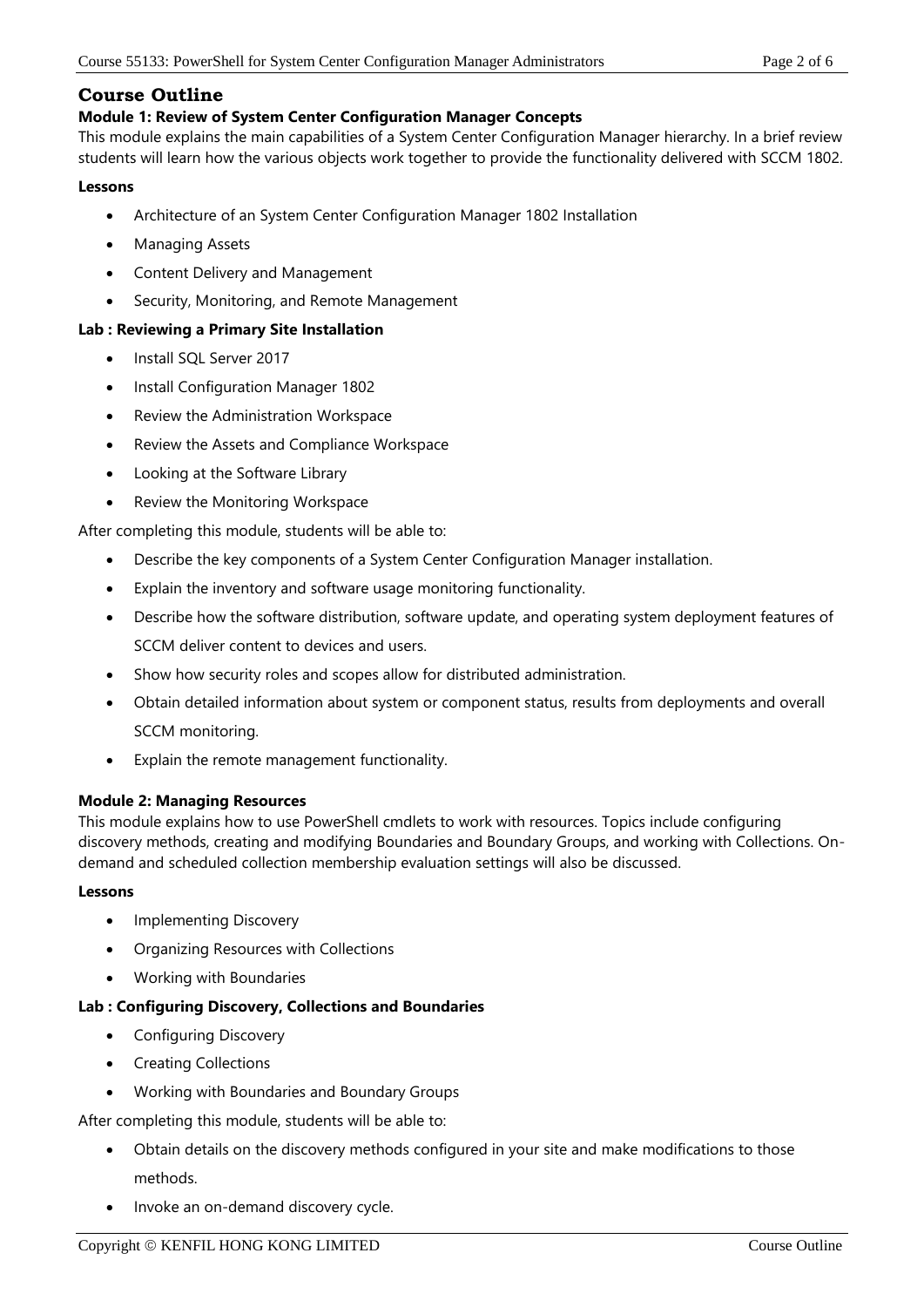- Create and populate device and user collections.
- Gather details on collection memberships and force immediate collection membership evaluation.
- Manually create site boundaries and configure discovery to automate boundary creation.
- Create, populate and modify boundary groups.

## **Module 3: Working with Clients**

This module explains how to configure the software distribution functionality, create and modify software packages and applications, establish Global Conditions for use with Requirement Rules, and work with Distribution Points and Distribution Point Groups.

#### **Lessons**

- Installing the Configuration Manager Client
- Managing Client Settings
- Managing Client Operations
- Monitoring Client Status

## **Lab : Utilizing PowerShell to Manage Clients**

- Install the Configuration Manager client
- Managing Client Settings
- Managing Client Operations
- Monitoring Client Status

After completing this module, students will be able to:

- Configure the client push installation method.
- Perform a client installation using a client push installation.
- Manage the default client settings.
- Create, modify and deploy custom client device and user settings.
- Notify clients of policy changes and manage client operations.
- Configure client status settings and refresh client status statistics.

#### **Module 4: Distributing Software**

This module explains how to use the PowerShell cmdlets to create and configure the integration of SCCM and WSUS using a Software Update Point. It also describes how to create and modify Software Update Groups and Automatic Deployment Rules. Cmdlets are also used to manage Deployment Packages and their associated Deployments.

#### **Lessons**

- Configure the Software Distribution Components
- Working with Distribution Points
- Creating Content for Distribution
- Deploying Software Applications

#### **Lab : Using Cmdlets to Publish Content**

- Extending the Infrastructure
- Configuring a Legacy Package for Distribution
- Deploying a Windows Installer Application
- Implementing New Features of Configuration Manager

After completing this module, students will be able to: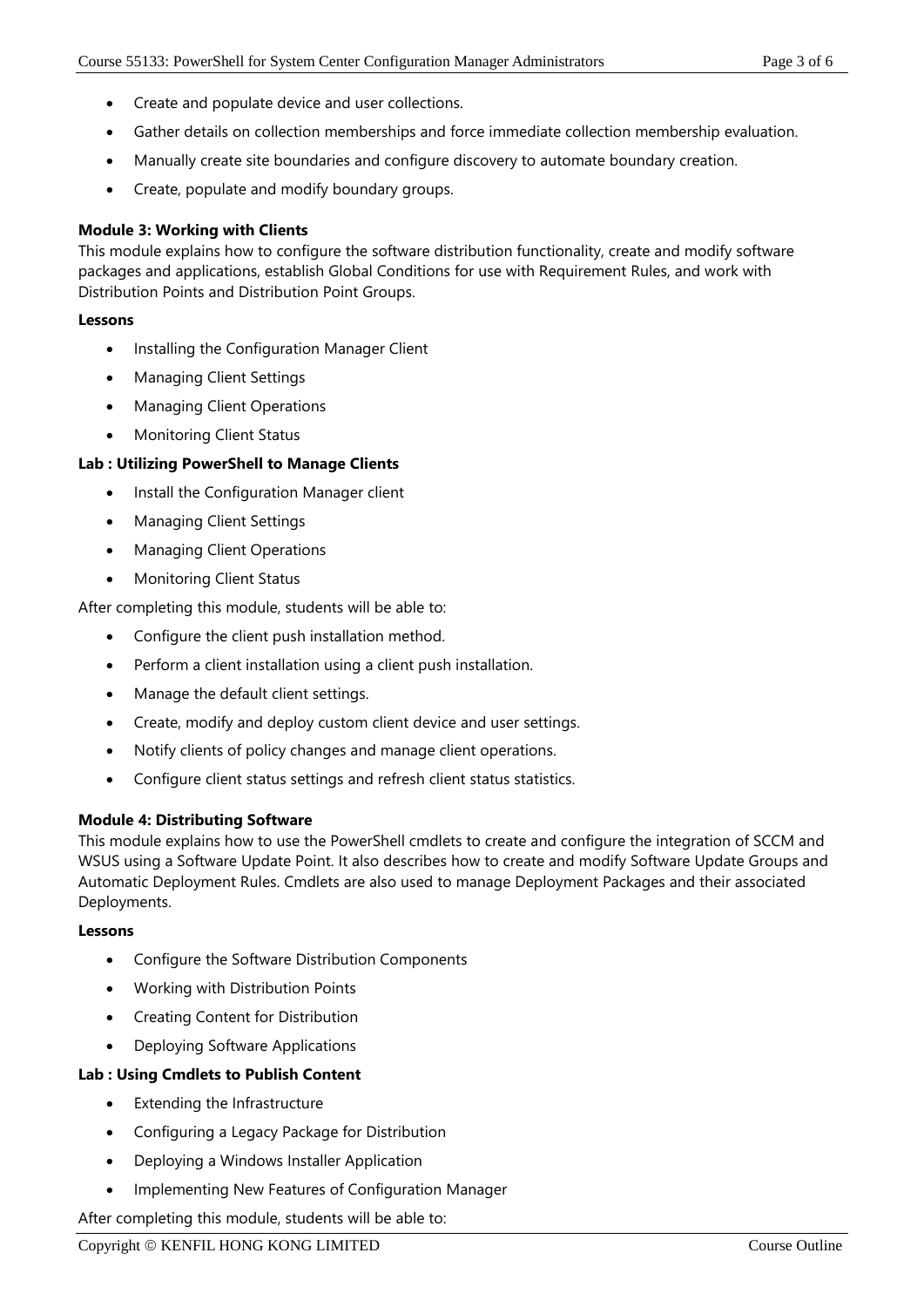- Configure the software distribution component.
- Create and modify on-premises distribution points.
- Create software packages and programs.
- Create applications and deployment types.
- Transfer or refresh the content on distribution points.
- Implement new features of the application model of Configuration Manager 1802.
- Deploy software programs and applications.
- Configure a simulated application deployment.

## **Module 5: Updating Systems with WSUS and SCCM**

This module explains how to use PowerShell cmdlets to create and manage Configuration Items and Baselines, as well as VPN, Remote Connection, User Profile, and Wireless Configuration Items. Deployment of Baselines is also discussed.

#### **Lessons**

- Integrating Configuration Manager and WSUS
- Managing Updates through Software Update Groups
- Creating and Deploying Update Packages
- Working with Automatic Deployment Rules

#### **Lab : Using Configuration Manager Cmdlets to Manage Software Updates**

- Preparing the Environment for Software Updates
- Deploy Updates
- Create an Automatic Deployment Rule

After completing this module, students will be able to:

- Link Windows Server Update Services and System Center Configuration Manager 1802 by creating a Software Update Point.
- Synchronize updates between WSUS and SCCM.
- Gather information on updates and organize them into software update groups.
- Create and manage software update deployments.
- Create automatic deployment rules.

#### **Module 6: How PowerShell Can Manage Compliance Settings**

This module explains how to take advantage of the PowerShell cmdlets wth SCCM to configure the Operating System Deployment function. It also describes how to configure Drivers and Driver Packages, Boot Images, Operating System Images and Task Sequences. Deployment of Task Sequences to Collections is also covered.

#### **Lessons**

- Creating Compliance Settings Objects
- Deploying and Monitor the Baseline

Lab : How PowerShell Can Manage Compliance

- Creating Compliance Settings Objects
- Deploy and Monitor the Baseline
- After completing this module, students will be able to:
- Create and modify configuration items.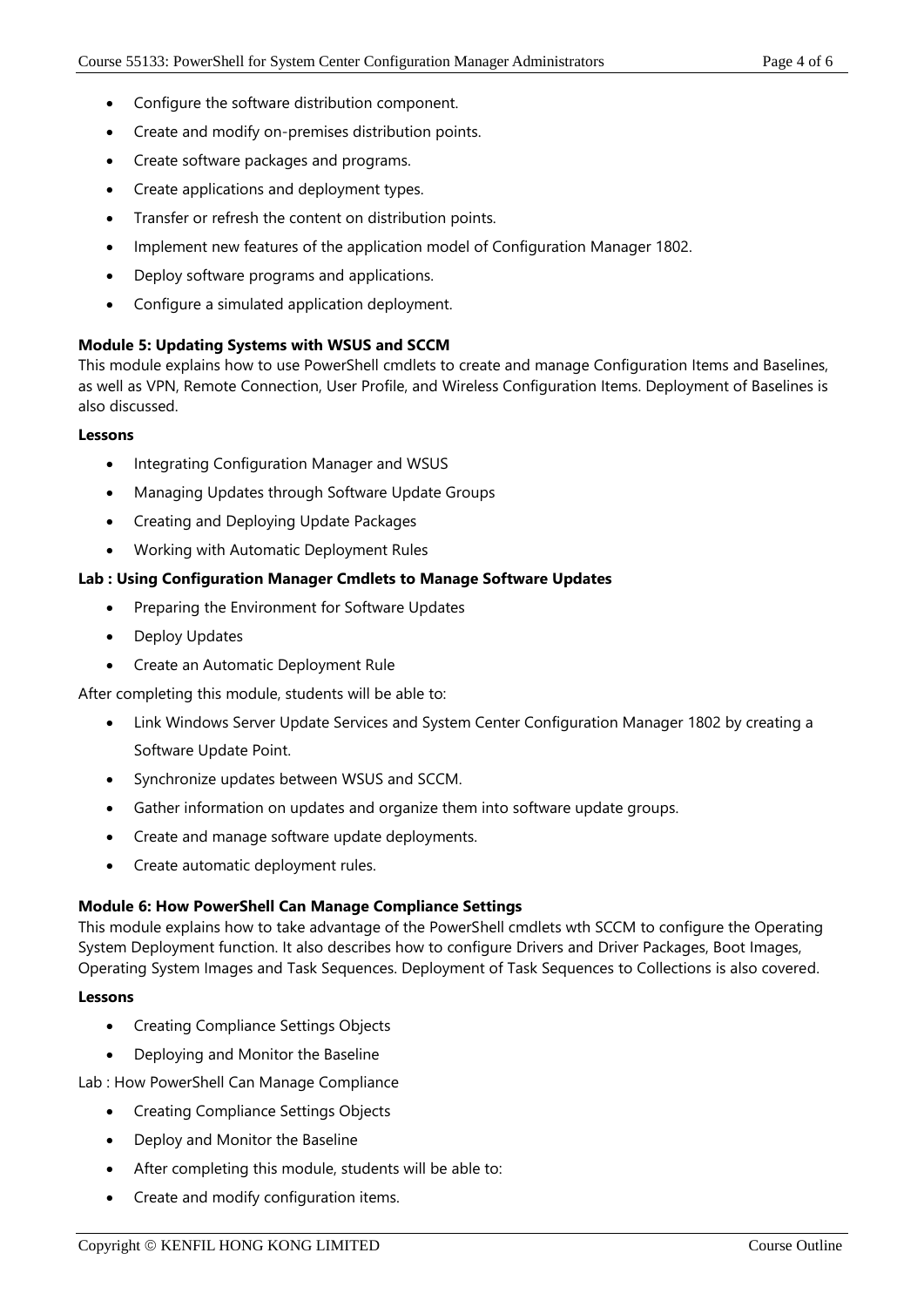- Create, populate and deploy configuration baselines.
- Establish a baseline compliance summarization schedule.
- Force an immediate baseline compliance summarization.

## **Module 7: Configuring Operating System Deployment Objects**

This module explains how to use PowerShell to manage devices with a Configuration Manager client. Topics include installing the client software, invoking client actions, modifying client settings and changing the status of clients. The module also describes how to set a client device variable, deploy new settings to the client, and refresh client status results.

#### **Lessons**

- Preparing the OSD Environment
- Working with Task Sequences

## **Lab : Operating System Deployment with Windows PowerShell**

- Creating Required OSD Objects
- Prepare the Task Sequence

After completing this module, students will be able to:

- Create and modify boot images.
- Import drivers into your site.
- Create and populate driver packages.
- Create operating system images and operating system installer images.
- Create, modify and deploy task sequences.

#### **Module 8: Working at the Site Level**

This module explains how to manage site level configurations such as adding site system roles and creating Secondary sites. It also describes how to setup email notification for alerts and modify the hierarchy settings.

#### **Lessons**

- Modify the Site
- Adding Site System Roles
- Adding a Secondary Site

#### **Lab : Modifying Site Settings**

- Modifying the Site Configuration
- Adding Site System Roles

After completing this module, students will be able to:

- Modify the properties of a primary site.
- Configure Wake On LAN.
- Modify site maintenance tasks.
- Configure email notification for alerts.
- Add additional site system roles.
- Deploy a secondary site.

#### **Module 9: Security and Monitoring**

This module explains how to use cmdlets to implement role based administration through security roles and scopes. It also describes how Endpoint Protection policies can be configured and deployed. The module also explains various monitoring functions available through PowerShell such as Alerts, Status Filter Rules, Status